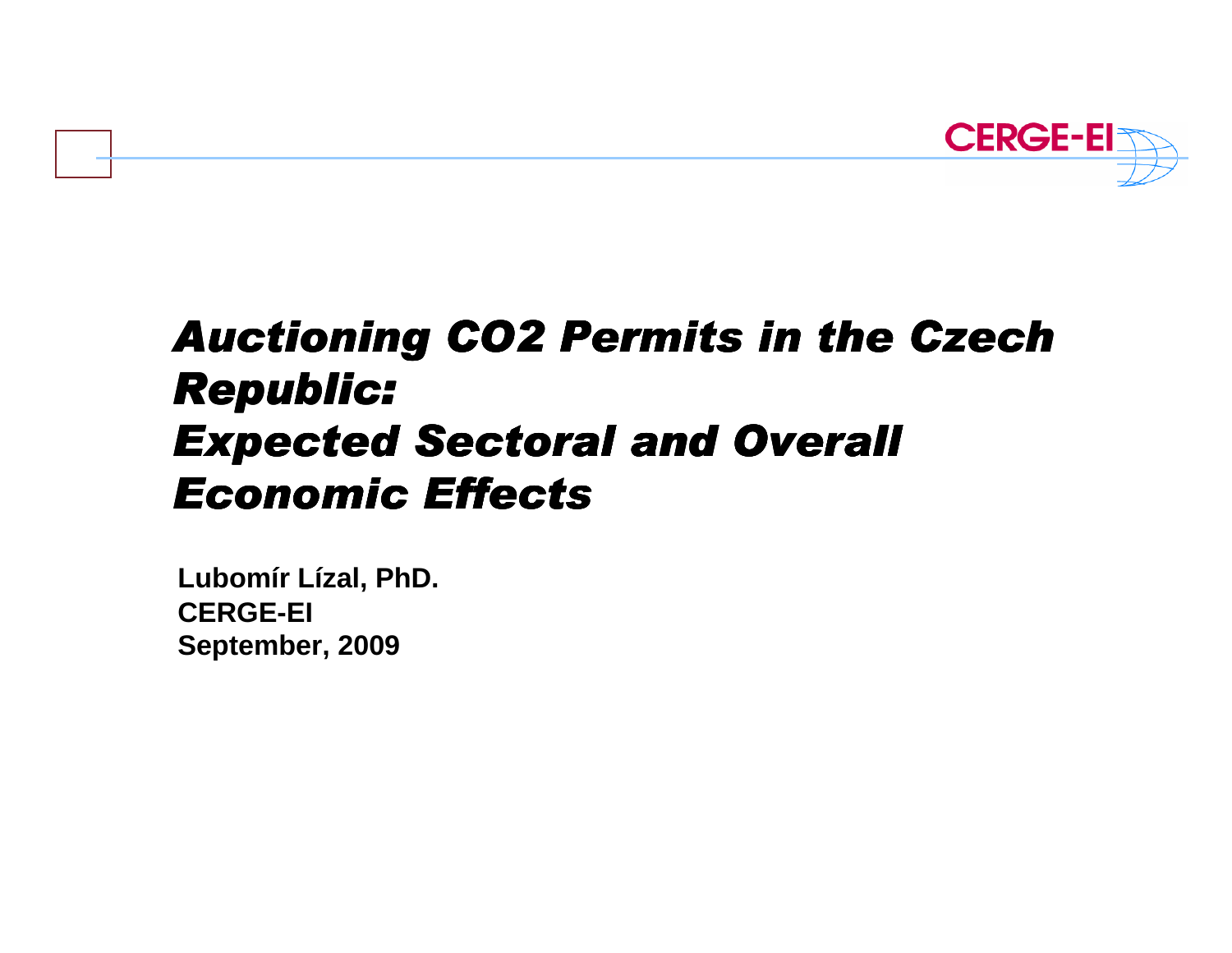### Intro Summary

This paper estimates the effects of auctioning CO2 permits in comparison to the previous allocation system. The EU efforts to curb greenhouse gas emissions, especially CO2, have materialized in the proposed amendment of Directive 2003/87/EC. The existing Emission Trading System (ETS) which will be in effect till 2012 – should be gradually replaced with a more efficient auction system. We show the redistribution impact is not severe; however, this is just in case of sufficient national level of allocated permits and has a strong impact on the sectoral labor divison.

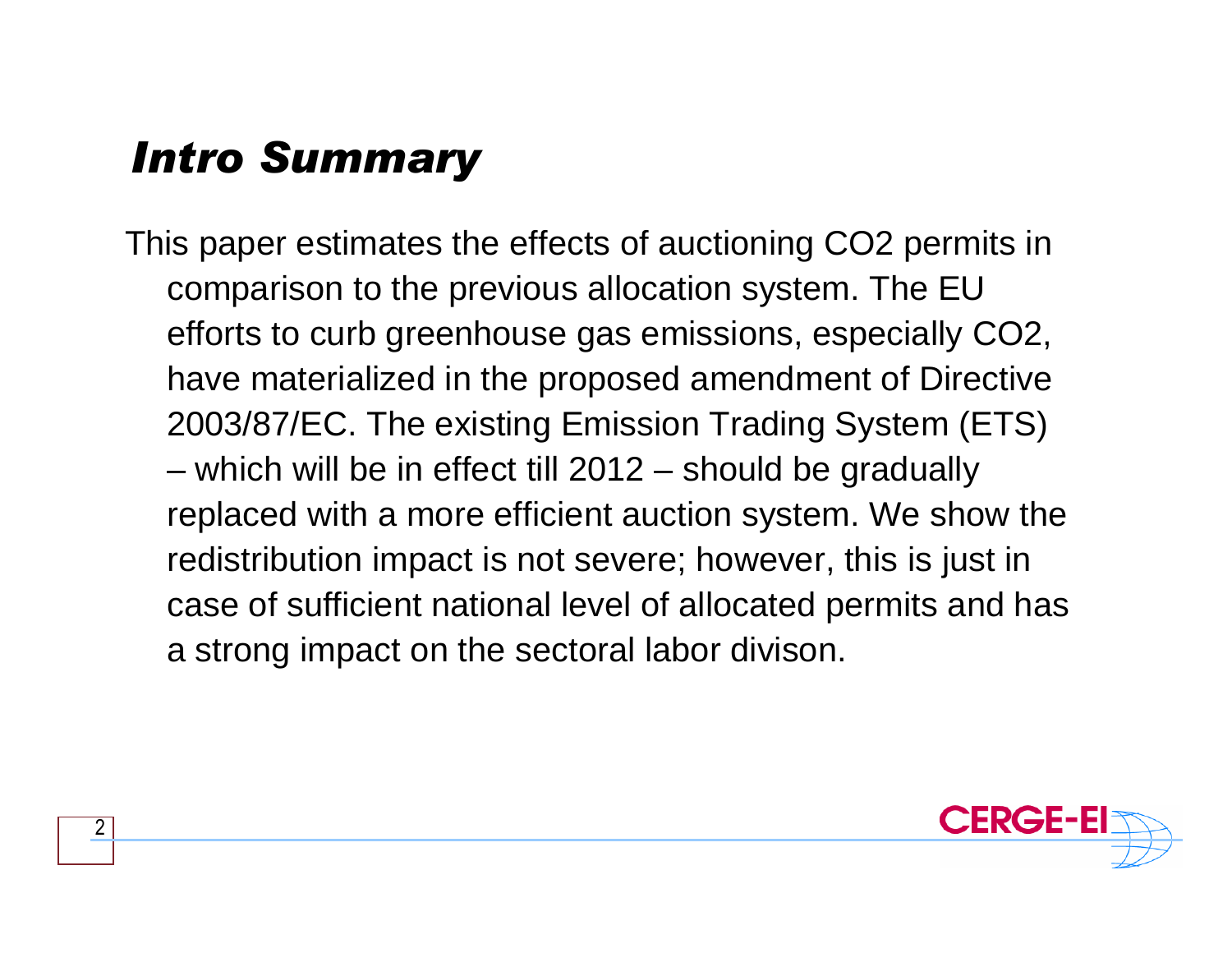#### Introduction

- all producers that emit greenhouse gases will be forced to obtain allowance for up to 100% of their output
	- **significant cost increase**
	- **at least 20 % of proceeds being allocated and spend on mitigation and prevention of climate changes**
	- **additional public spending can provide stimulus for the economy**
- $\blacksquare$  Effect of such stimulus depends on
	- **the particular structure of the economy**
	- **the difference between current overall emissions and future need to buy permits**
		- major difference in this respect will be between countries that "sell" and those that "buy" permits abroad

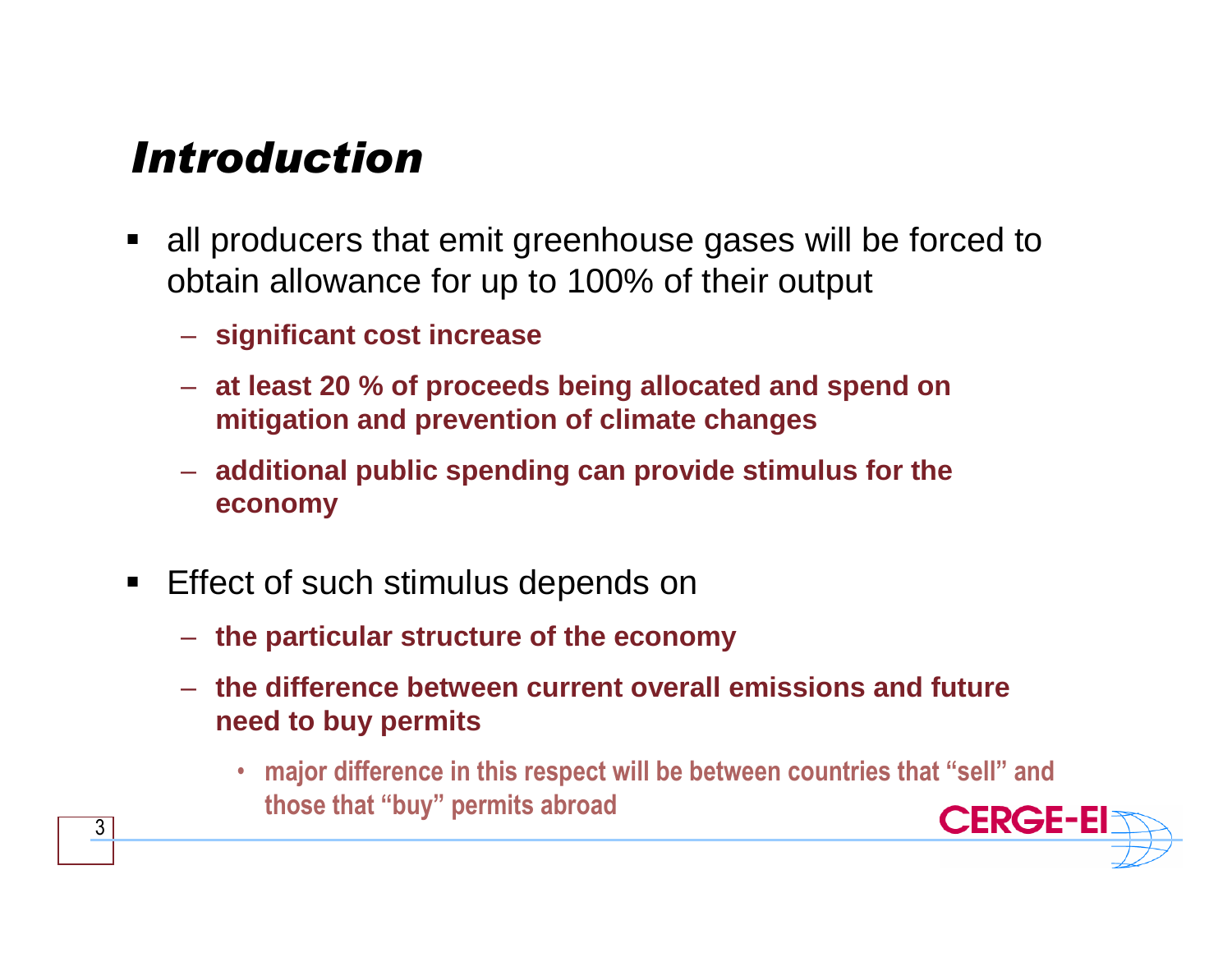# Introduction – Stylized Facts

- $\blacksquare$  National Allocation Plan II (which is valid till 2012) zas <sup>a</sup> baseline
	- **Determination of the net position of the Czech Republic**
	- **Assume real average price of allowance of 30€ per ton of CO2**
	- **ex-ante analysis of economic impact**
	- **Models** 
		- CGEM (computable general equilibrium models)
		- $\bullet$ intraindustry (or input-output, IO) analysis

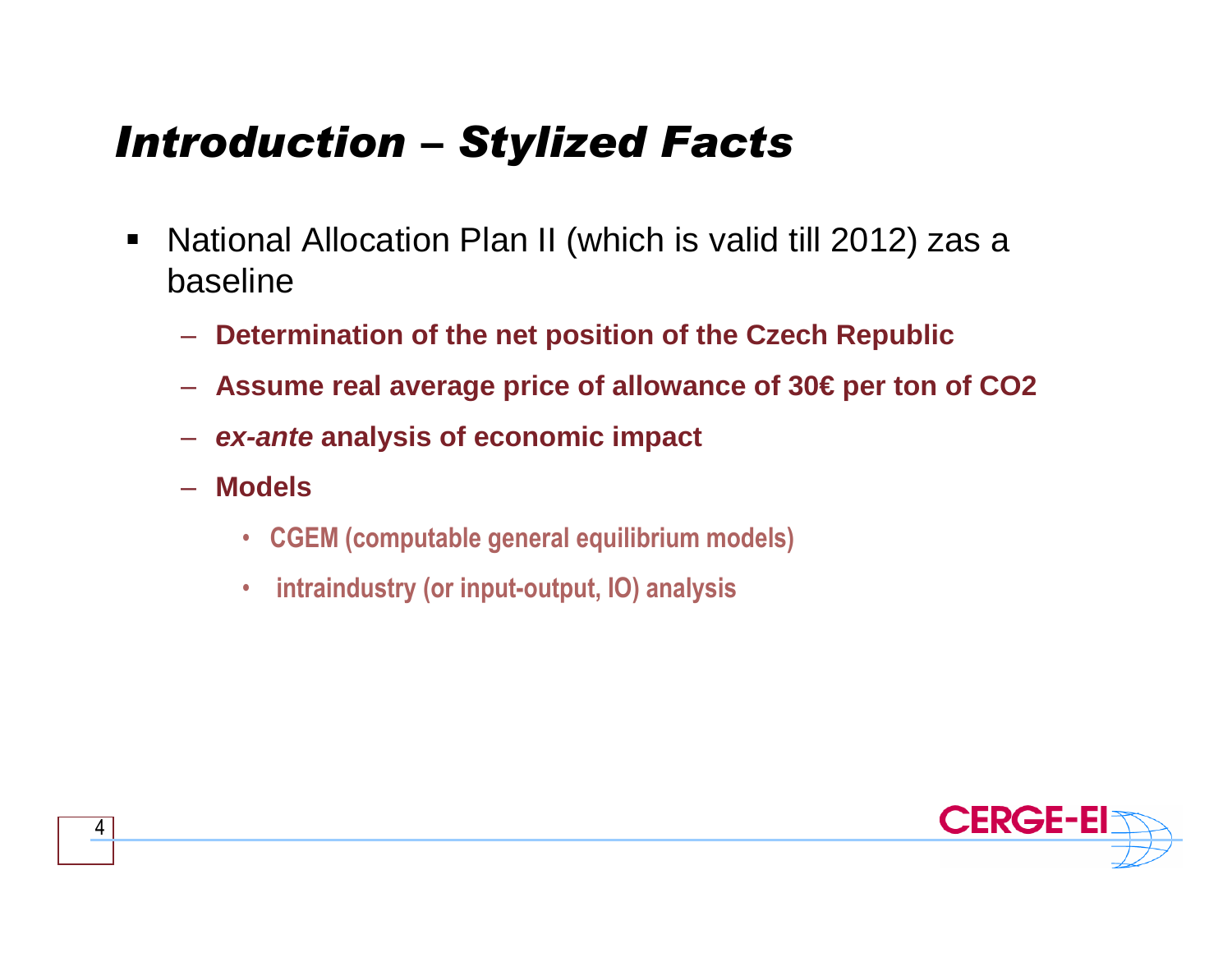# Impact Assessment Studies

- $\blacksquare$  Kasimati (2003): Compare Sydney Olympics 2000
	- **Andersen (1999), NSW Treasury (1997)** 
		- IO analysis (define primary impact outside the model) and
	- **KPMG Peat Marwick (1993)**
		- CGEM (computable general equilibrium models) stability issues
	- **No differences found**
- $\blacksquare$  Use I-O model
	- **What would be the effect of the immediate change from free allocation to auctions in this year given the current status of the economy?**

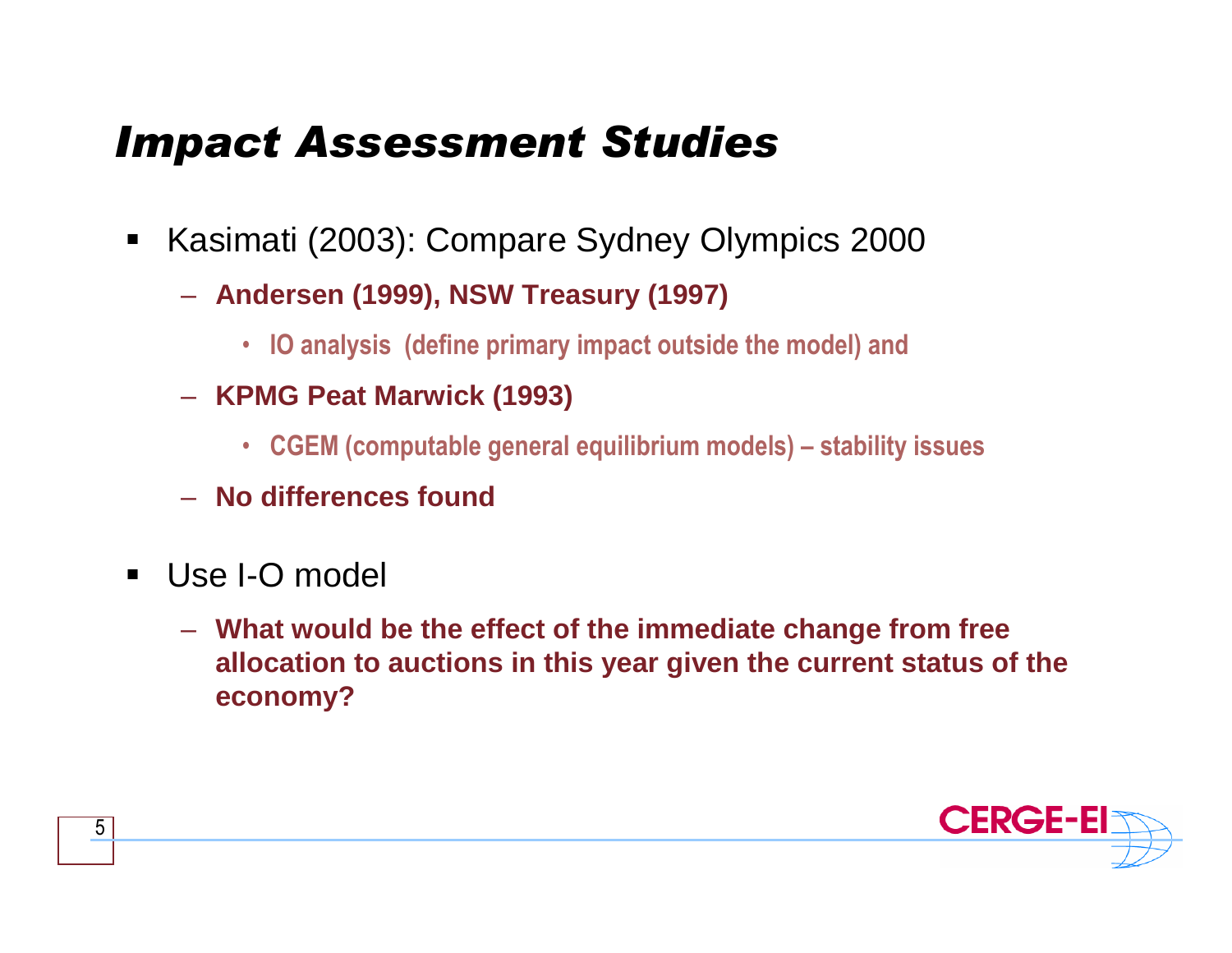# Initial Economic Impact

- $\blacksquare$  Change from free allocation to auctioning is a "tax" on the industry
	- **Size of the tax depends on** 
		- The actual need of permits
		- Auction price
- $\blacksquare$  Macroeconomic effect depends on regionalization
	- **What is the actual position of a country/firm**

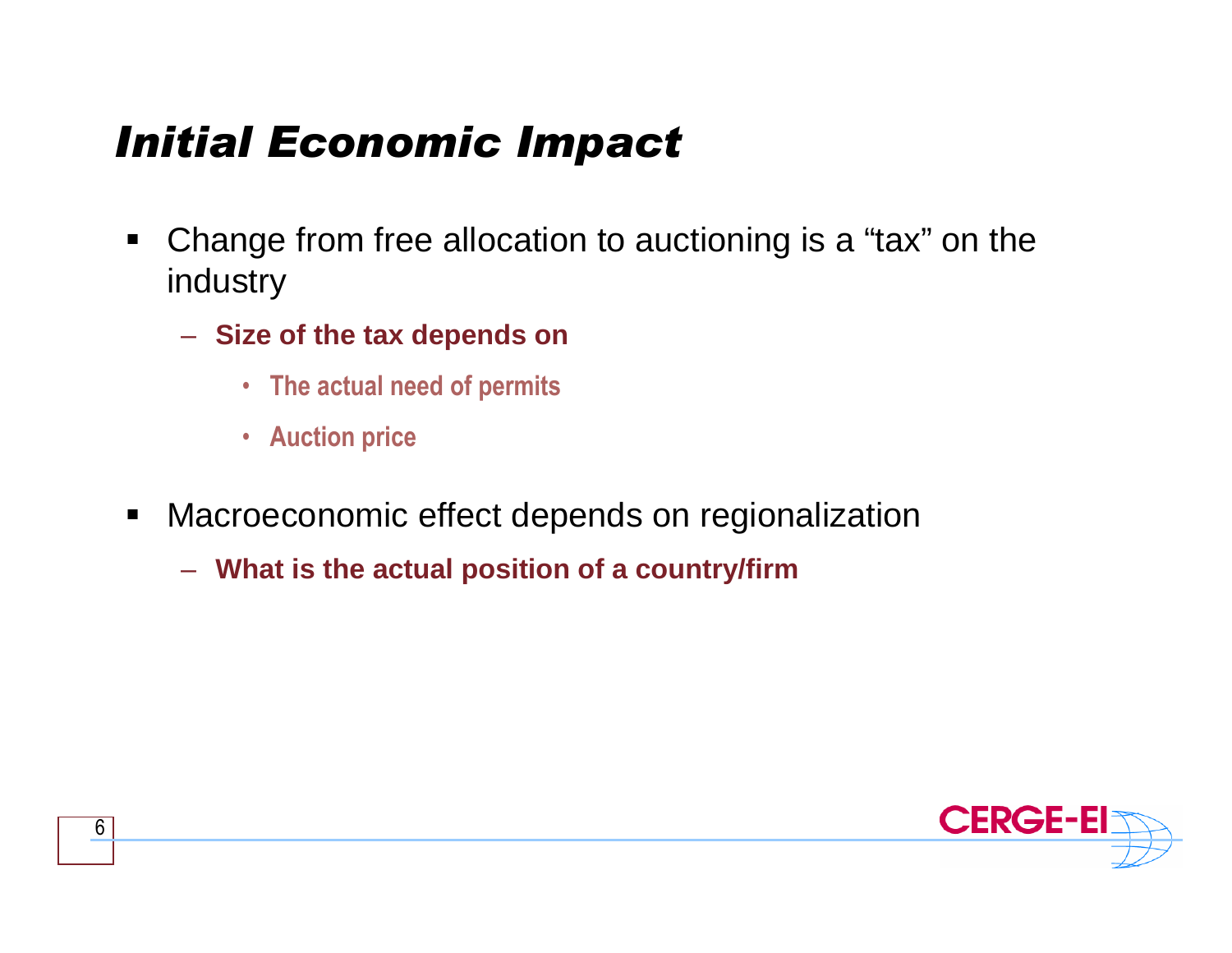# Regionalization

- Gain:
	- **Flows that originate outside the region and will stay in the region – Czech firm will sell permits abroad.**
- $\blacksquare$  Loss:
	- **Flows that originate in the region and will leave the region – Czech firm will have to buy permits from abroad.**
- $\blacksquare$  Redistribution:
	- **Flows that originate in the region and will stay in the region. These are transactions among Czech firms (or with the local government).** 
		- The redistribution can cause indirect loss or gain this depends whether the original allocation was close to the equilibrium or not and large reallocations across different industries are required.
- $\blacksquare$ Neutral:

7

– **World trading, for our model this is just external permit price setting mechanism.** 

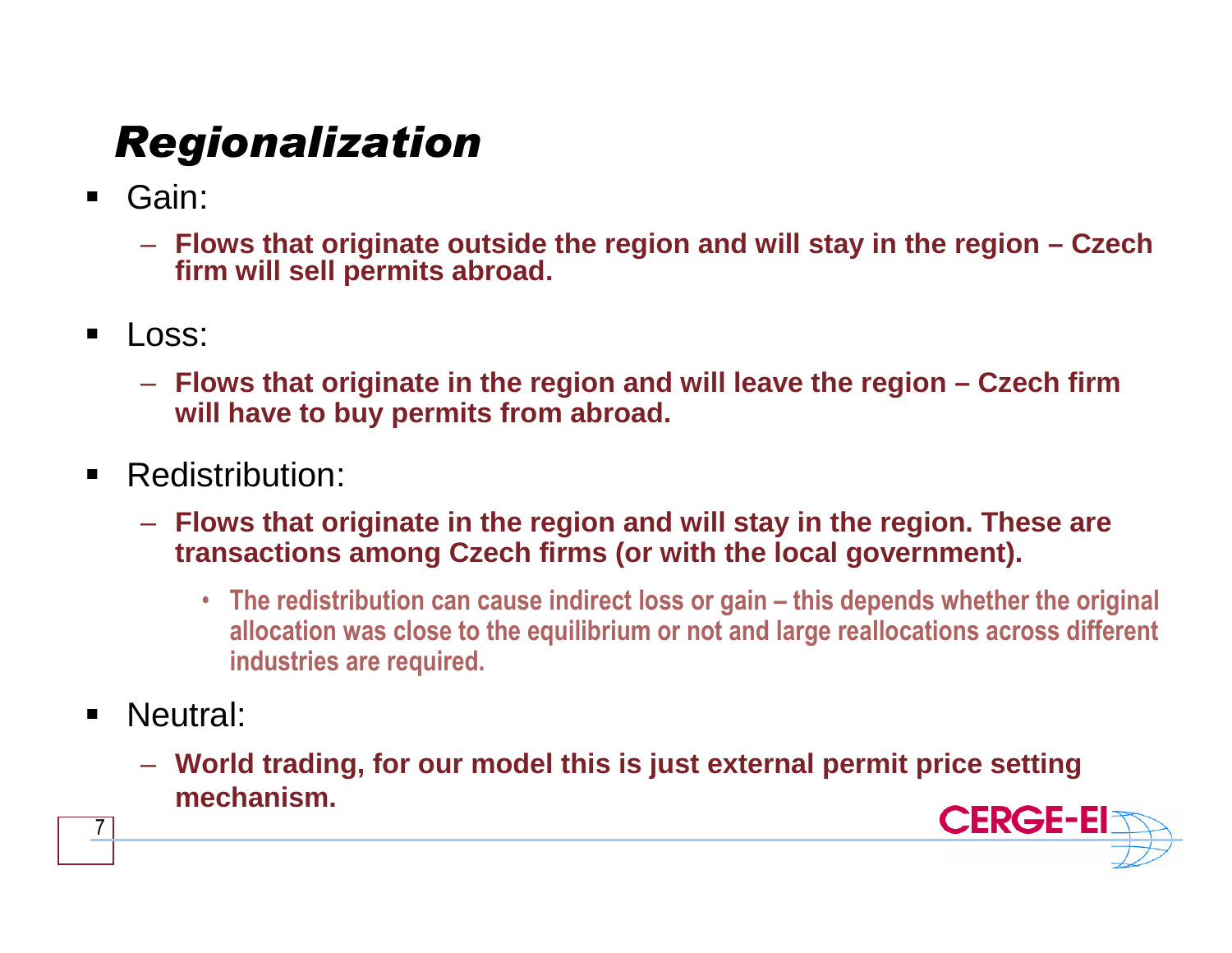# Regionalization

|                   |                                             | <b>Target</b>                    |                               |  |
|-------------------|---------------------------------------------|----------------------------------|-------------------------------|--|
|                   |                                             | <b>In Region</b><br>(R)          | <b>Import</b><br>$\mathbf{I}$ |  |
| <b>Sour</b><br>ce | <b>Autonomous</b><br><b>External</b><br>(a) | Gain<br>$(a-R)$                  | <b>Neutral</b><br>(a·l)       |  |
|                   | <b>In Region</b><br>(r)                     | <b>Redistribution</b><br>$(r-R)$ | Loss<br>$(r-1)$               |  |



8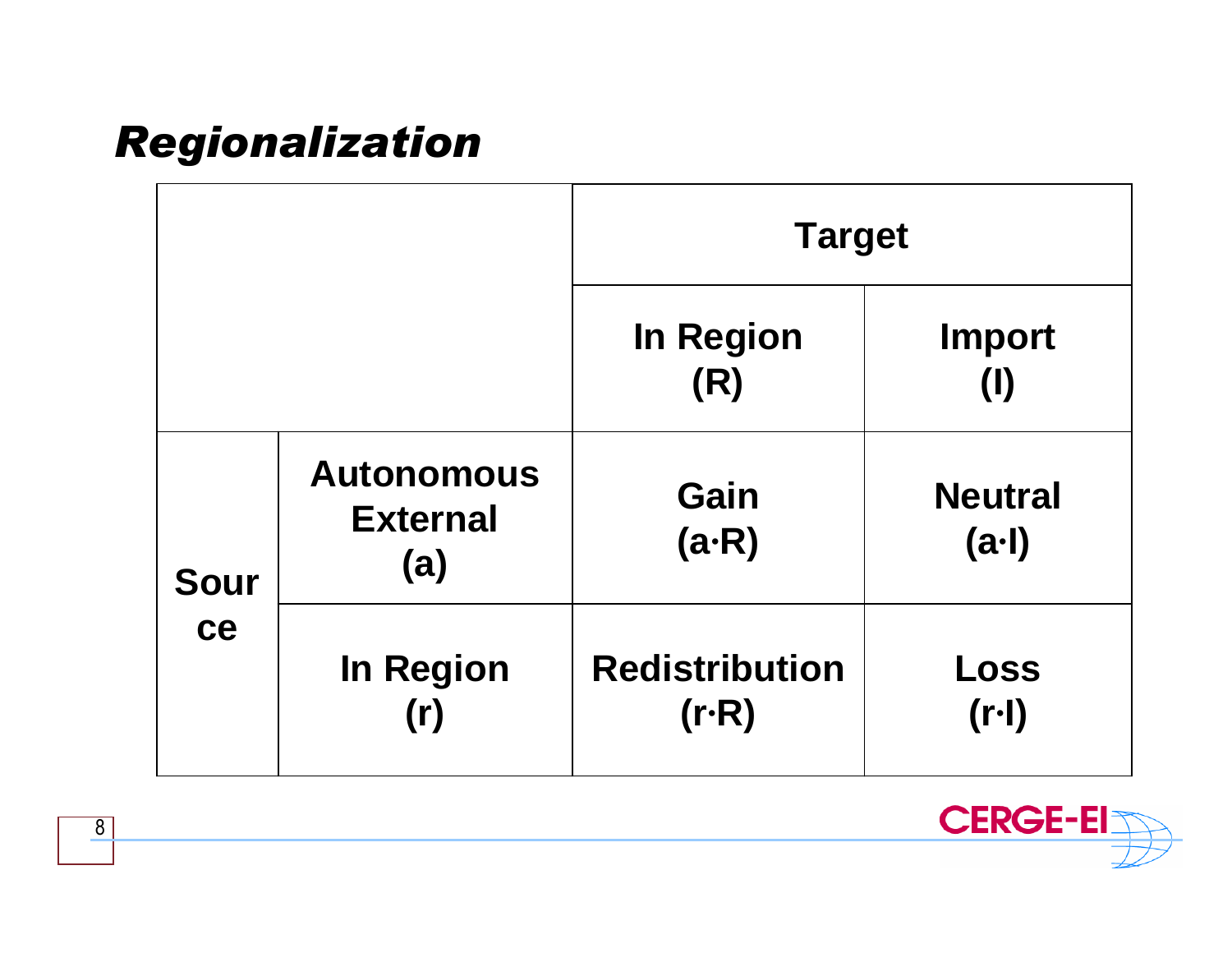### Primary exogenous shock

- $\blacksquare$  In case of no need of additional permits form abroad (equilibrium national allocation) the primary shock is zero and has only redistributive component.
- $\blacksquare$  In case of the deficit of the permits, which is determined as the difference between the original NAP II and an approved modified NAPII, we have a net transfer abroad in the amount of  $30*25*15$  mil.  $= 11.25$  bln. CZK.
	- **Such a shock is modeled as decrease of the governmental expenditures (as the permit will be bought from foreign entity and not a domestic government, therefore it is a net decrease inthe governmental proceedings in the full amount) of 11.25 bln.**

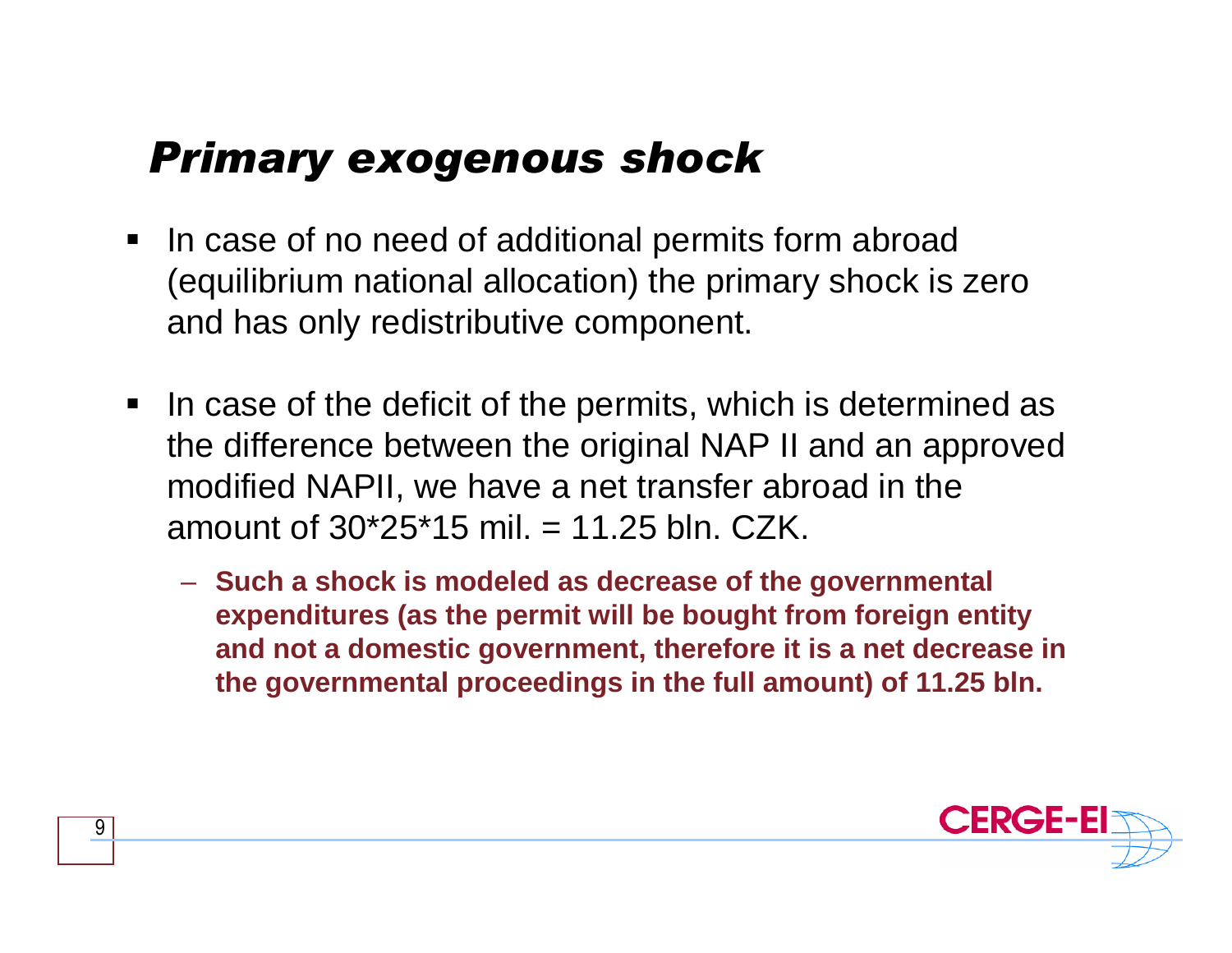#### Permit Allocation

| Sector                               | Number<br>of firms | Tons of<br>CO <sub>2</sub> | Sector                                | Number<br>of firms | Tons of<br>CO <sub>2</sub> |
|--------------------------------------|--------------------|----------------------------|---------------------------------------|--------------------|----------------------------|
| 01- Agriculture                      | $\overline{2}$     | 80268                      | 27-Basic metals                       | 14                 | 23614941                   |
| 10- Coal and lignit; peat            | 3                  | 549993                     | 28–Fabricated metal products          | 6                  | 742080                     |
| 12- Uranium                          | $\overline{2}$     | 130383                     | 29– Machinery and equipment n.e.c.    | 12                 | 1010777                    |
| 13–Other ores                        |                    | 370253                     | 31– Electr. machinery and app. n.e.c. | 3                  | 87344                      |
| 15–Food products and beverages       | 20                 | 1084777                    | 34– Motor vehicles, trailers          | 7                  | 724488                     |
| 17–Textile                           | 8                  | 412340                     | 35– Other transport equipment         | $\overline{2}$     | 47088                      |
| 19– Leather and shoes                | 3                  | 329370                     | 36– Furniture, other goods n.e.c.     | $\overline{4}$     | 121055                     |
| $20 - Wood$                          | $\overline{2}$     | 41022                      | 40– Electr.ener., gas, steam & water  | 117                | 28252895                   |
| $21 -$ Pulp and paper                | 12                 | 2416223                    | 60–Land transport                     | 7                  | 569883                     |
| 23– Coke, refined petroleum products | 9                  | 7388401                    | 62– Air transport                     |                    | 58008                      |
| 24– Chemicals, chemical products     | 9                  | 2396585                    | 72– Computer and related services     |                    | 8550                       |
| 25– Rubber, plastic products         | 5                  | 187894                     | 85– Health and social work            | 10                 | 280534                     |
| 26– Non-metallic mineral products    | 59                 | 15914388                   | 93–Other                              | 1                  | 15723                      |
| Total                                |                    |                            | Total                                 | 320                | 86835264                   |

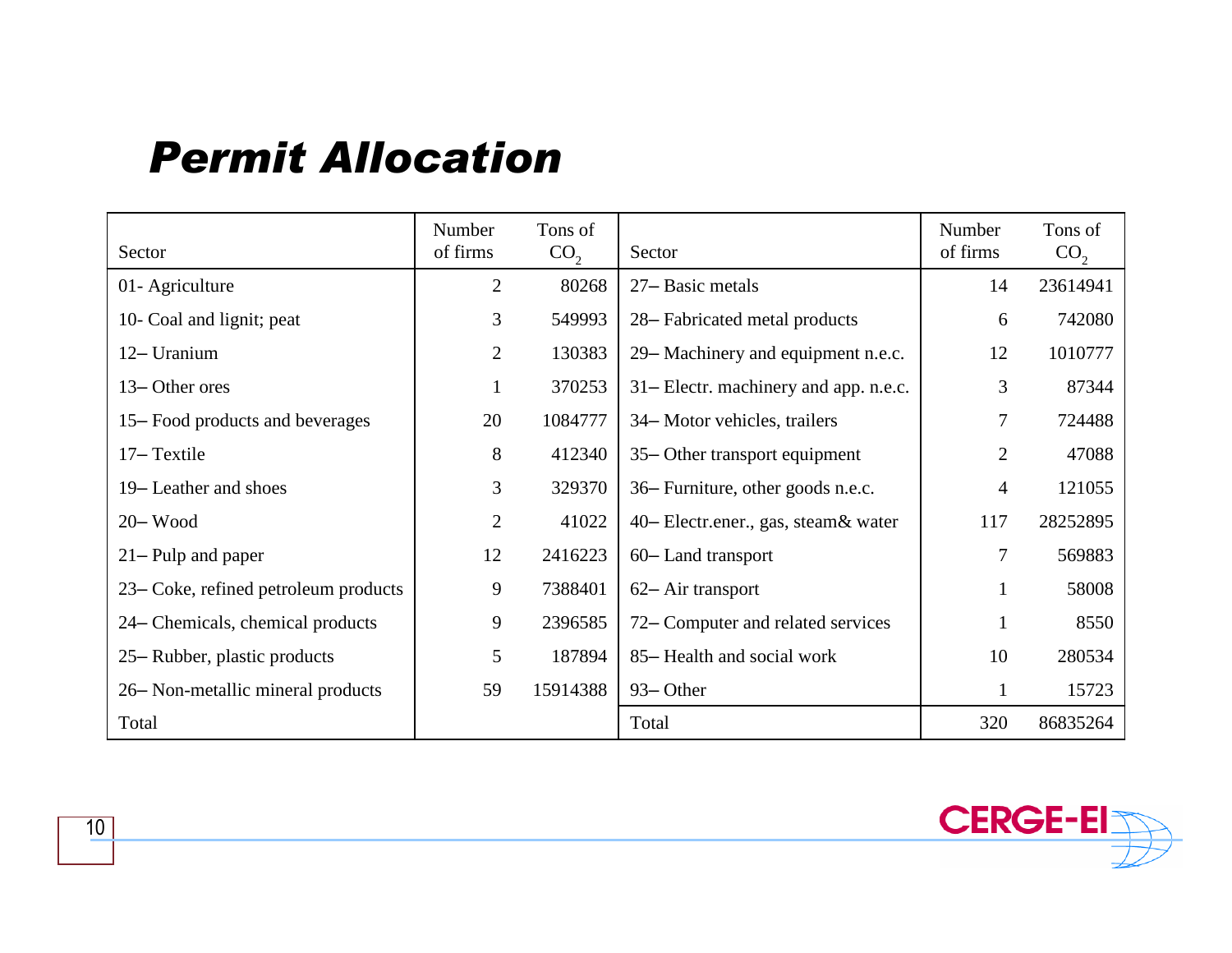#### Primary "Tax" Impact, Permit=30Euro

| Sector                               | Mil CZK | Sector                                | Mil CZK |
|--------------------------------------|---------|---------------------------------------|---------|
| 01- Agriculture                      | 60      | 27-Basic metals                       | 17711   |
| 10- Coal and lignit; peat            | 412     | 28–Fabricated metal products          | 557     |
| 12- Uranium                          | 98      | 29– Machinery and equipment n.e.c.    | 758     |
| 13–Other ores                        | 278     | 31– Electr. machinery and app. n.e.c. | 66      |
| 15–Food products and beverages       | 814     | 34– Motor vehicles, trailers          | 543     |
| 17–Textile                           | 309     | 35– Other transport equipment         | 35      |
| 19– Leather and shoes                | 247     | 36– Furniture, other goods n.e.c.     | 91      |
| $20 - Wood$                          | 31      | 40– Electr.ener., gas, steam & water  | 21190   |
| $21 -$ Pulp and paper                | 1812    | 60– Land transport                    | 427     |
| 23– Coke, refined petroleum products | 5541    | 62– Air transport                     | 44      |
| 24– Chemicals, chemical products     | 1797    | 72– Computer and related services     | 6       |
| 25– Rubber, plastic products         | 141     | 85– Health and social work            | 210     |
| 26– Non-metallic mineral products    | 11936   | 93– Other                             | 12      |
| Total (redistribution – government)  |         |                                       | 65126   |

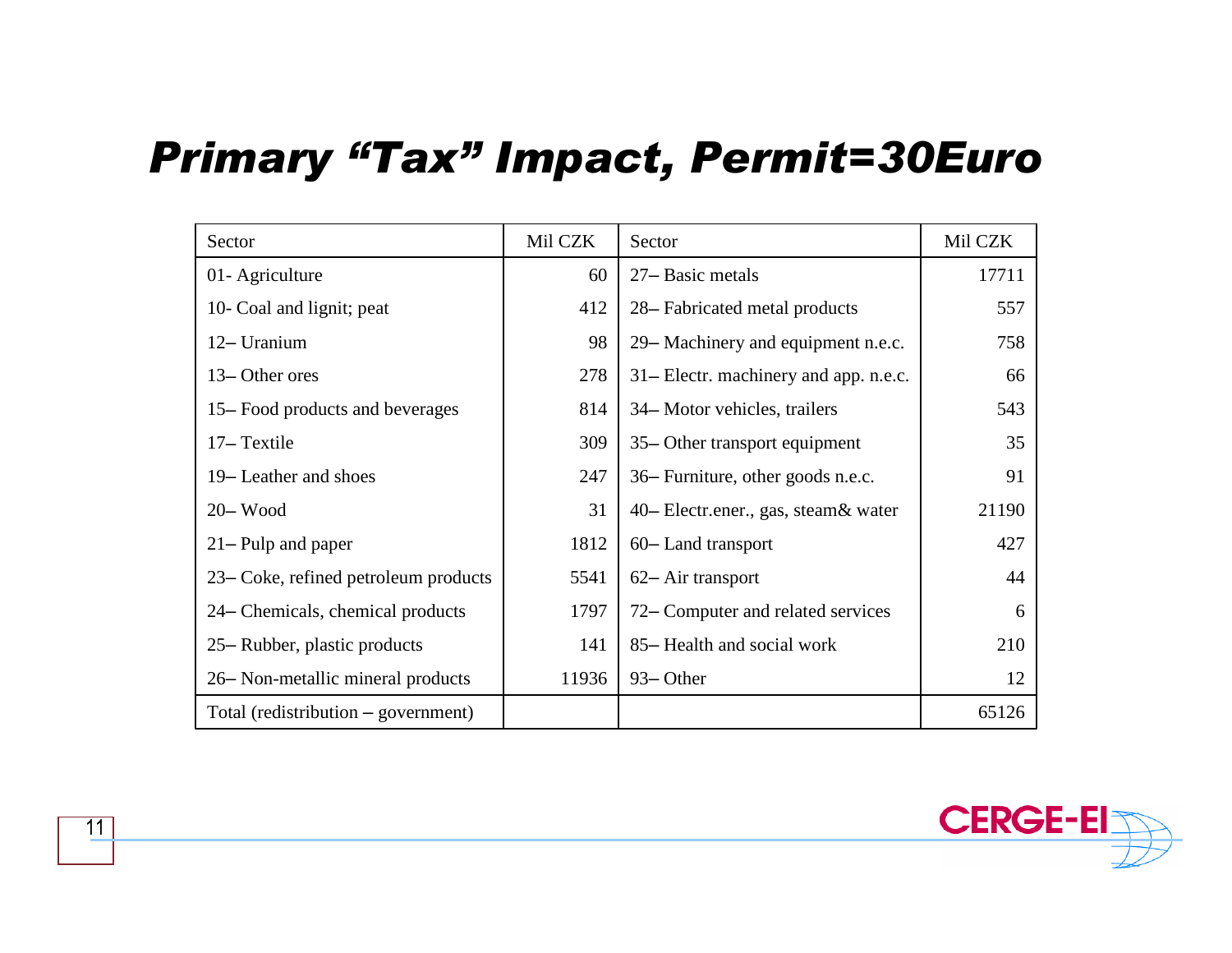# Intersectoral analysis of economic impact

 $\blacksquare$ See Miller (1998)

|                              | <b>Interindustry Sales</b>                                                                                                                                                                                   | <b>Final Demand Expenditures</b>                                                                                                                                        | Total                     |
|------------------------------|--------------------------------------------------------------------------------------------------------------------------------------------------------------------------------------------------------------|-------------------------------------------------------------------------------------------------------------------------------------------------------------------------|---------------------------|
|                              | (Z)                                                                                                                                                                                                          | (f)                                                                                                                                                                     | (x)                       |
| Sectors according<br>NACE[1] | $z_{11}$ $z_{12}$ $\cdots$ $z_{1n}$<br>$z_{21}$ $z_{22}$ $\cdots$ $z_{2n}$<br>$\mathcal{L}^{\text{max}}(\mathcal{L}^{\text{max}})$ , where $\mathcal{L}^{\text{max}}$<br>$z_{n1}$ $z_{n2}$ $\cdots$ $z_{nn}$ | $c_i$ $i_i$ $g_i$ $e_i$<br>$c_2$ $i_2$ $g_2$ $e_2$<br>$\label{eq:2} \mathcal{L}=\mathcal{L}=\mathcal{L}=\mathcal{L}=\mathcal{L}=\mathcal{L}$<br>$c_n$ $i_n$ $g_n$ $e_n$ | $x_{I}$<br>$x_2$<br>$x_n$ |
| Value Added                  | $l_1$ $l_2$ $l_n$                                                                                                                                                                                            | Transaction between the payment                                                                                                                                         | L                         |
| Components                   | $ov_1$ $ov_2$ $ov_n$                                                                                                                                                                                         | sectors (inc. imports) and final                                                                                                                                        | OV                        |
| <b>Imports</b>               | $m_1$ $m_2$ $m_n$                                                                                                                                                                                            | demand                                                                                                                                                                  | $\overline{M}$            |
| Total<br>(x)                 | $x_1$ $x_2$ $x_n$                                                                                                                                                                                            | $C$ $I$ $G$ $E$                                                                                                                                                         |                           |



12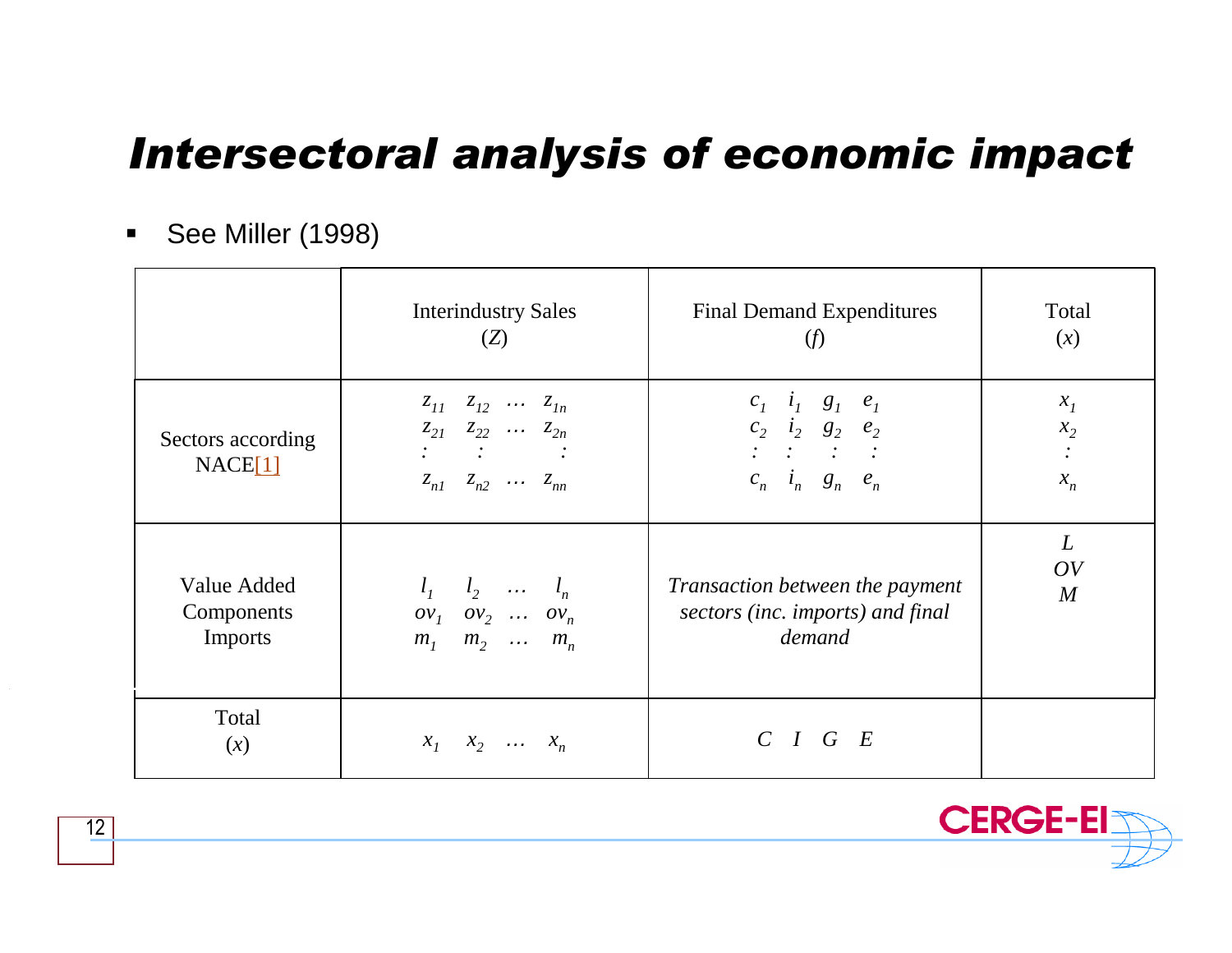#### EU Entry - Summary II



$$
x = Zi + f \t x = Ax + f \t Z = \begin{bmatrix} a_{11}x_1 & a_{12}x_2 & \dots & a_{1n}x_n \\ \vdots & \vdots & \vdots & \vdots \\ a_{n1}x_1 & a_{n2}x_2 & \dots & a_{nn}x_n \end{bmatrix}
$$

$$
x^* = (I - A)^{-1} f^*
$$



13 $31$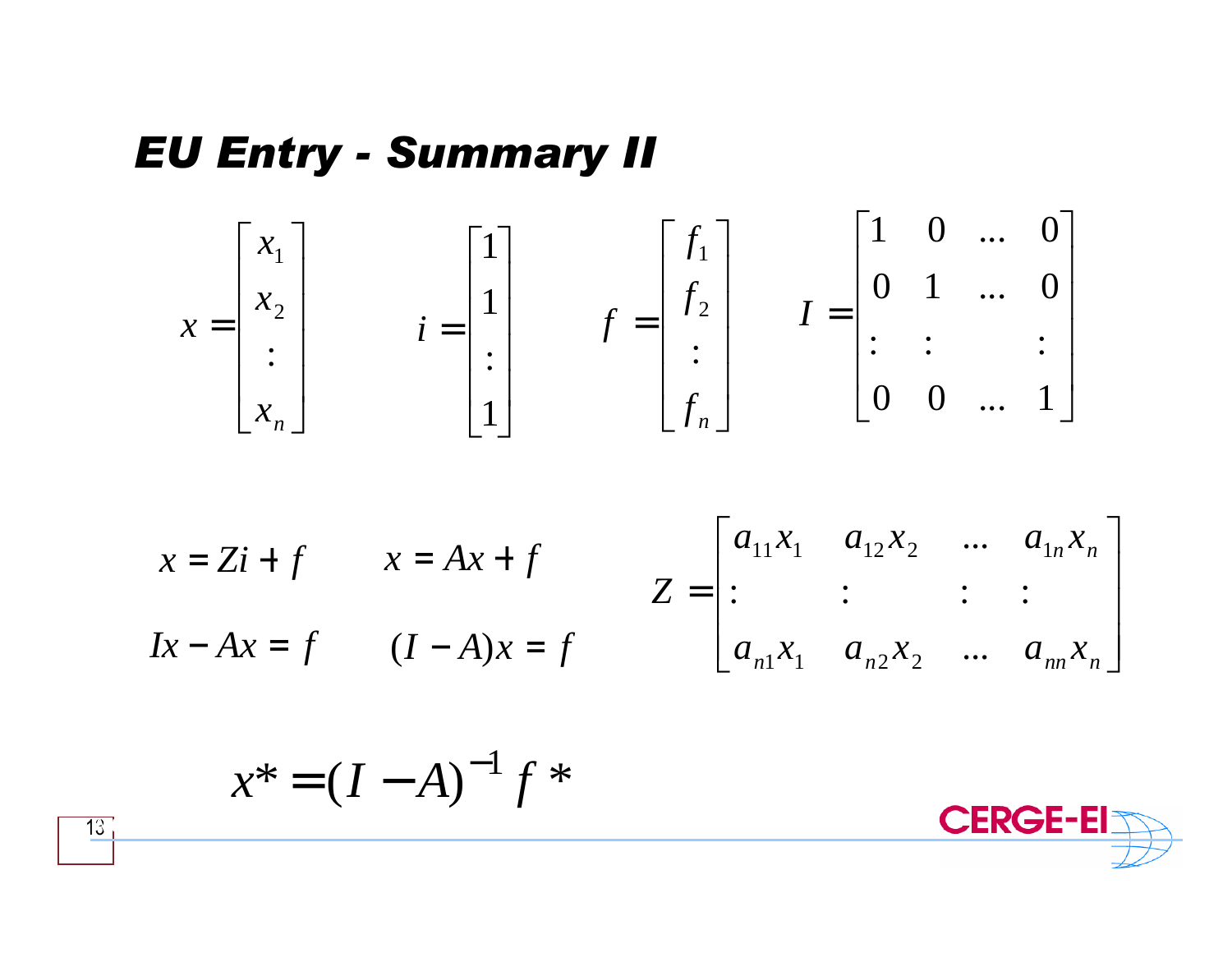#### Indirect Impact Calculation

$$
x^* = (I - A)^{-1} f^*
$$

Matrix B, defined as  $B = (I - A)^{-1}$  is the well-known Leontief Inverse matrix or total requirement matrix or direct and indirect requirements matrix.

In changes from original situation (benchmark levels):

$$
\Delta x = (I - A)^{-1} \Delta f
$$

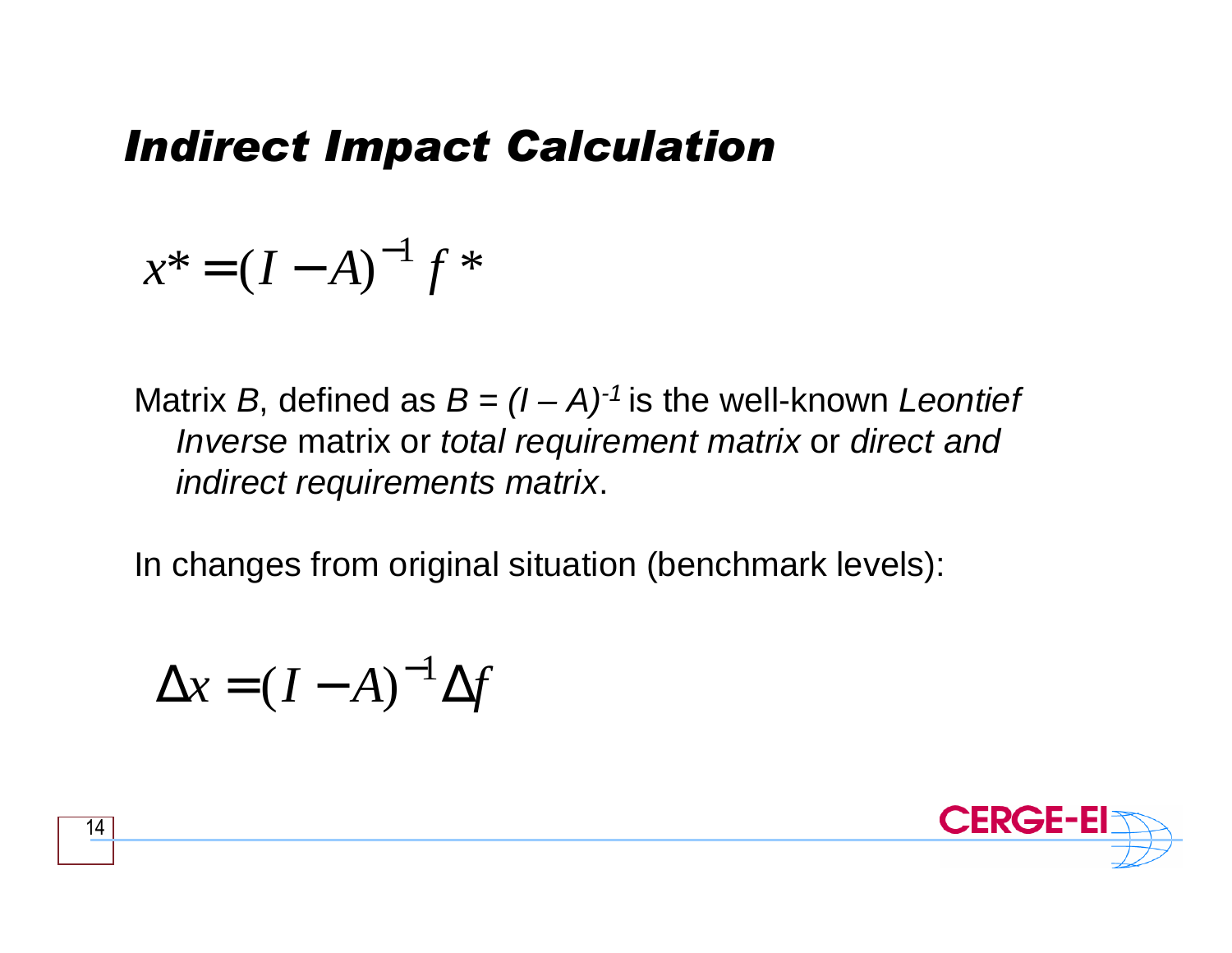# Indirect Impact Results

|       | Primary<br>impact | Induced change<br>in turnover | Ind. change. in<br>turnover with incr.<br>of gov. exp. |
|-------|-------------------|-------------------------------|--------------------------------------------------------|
| Total | 65,126.45         | $-127,451.86$                 | $-14,887.46$                                           |

|       | Sectoral<br>Labor<br>Multiplier | Induced change<br>in employment | Ind. change in<br>employment w.<br>incr. of gov. exp. |
|-------|---------------------------------|---------------------------------|-------------------------------------------------------|
| Total | n.a.                            | $-53675$                        | 46555                                                 |

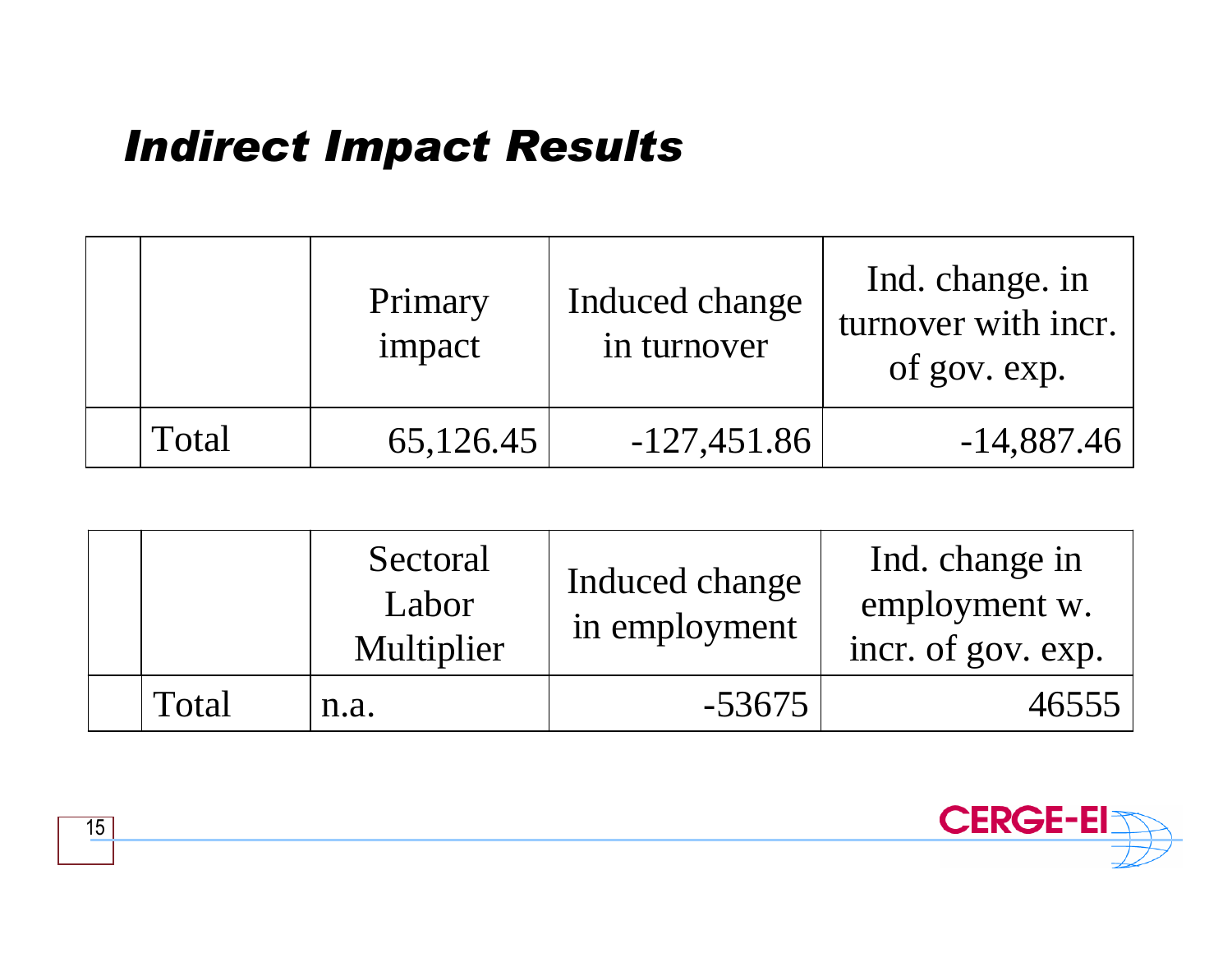| Sector, NACE |                                      | Primary   | Induced       | Ind. change. in     |
|--------------|--------------------------------------|-----------|---------------|---------------------|
|              |                                      | impact    | change in     | turnover with incr. |
|              |                                      |           | turnover      | of gov. exp.        |
|              | Total                                | 65,126.45 | $-127,451.86$ | $-14,887.46$        |
| 01           | Agriculture                          | 60.20     | $-374.21$     | 388.76              |
| 02           | Forestry                             | 0.00      | $-320.72$     | $-175.87$           |
| 05           | Fishing                              | 0.00      | $-1.00$       | 2.81                |
| 10           | Coal and lignit; peat                | 412.49    | $-3,148.65$   | $-2,868.45$         |
| 11           | Crude petroleum and natural gas      | 0.00      | $-8,826.99$   | $-7,900.35$         |
| 12           | Uranium                              | 97.79     | $-97.79$      | $-97.79$            |
| 13           | Metal ores                           | 277.69    | $-1,281.79$   | $-1,263.15$         |
| 14           | Other mining products                | 0.00      | $-697.09$     | $-578.56$           |
| 15           | Food products and beverages          | 813.58    | $-1,283.54$   | $-225.37$           |
| 16           | Tobacco products                     | 0.00      | $-1.65$       | 5.34                |
| 17           | <b>Textiles</b>                      | 309.26    | $-561.93$     | $-369.93$           |
| 18           | Wearing apparel; furs                | 0.00      | $-63.77$      | 170.63              |
| 19           | Leather                              | 247.03    | $-329.53$     | $-295.96$           |
| 20           | Wood and products of wood            | 30.77     | $-904.55$     | $-475.86$           |
| 21           | Pulp, paper and paper products       | 1,812.17  | $-3,155.68$   | $-2,590.29$         |
| 22           | Pprinted matter, recorded media      | 0.00      | $-295.91$     | 814.58              |
| 23           | Coke, refined petroleum products     | 5,541.30  | $-8,117.64$   | $-6,810.90$         |
| 24           | Chemicals, chemical products         | 1,797.44  | $-3,461.23$   | 1,438.07            |
| 25           | Rubber, plastic products             | 140.92    | $-1,179.59$   | $-624.19$           |
| 26           | Non-metallic mineral products        | 11,935.79 | $-14,904.93$  | $-14,446.82$        |
| 27           | <b>Basic metals</b>                  | 17,711.21 | $-23,772.29$  | $-23,356.03$        |
| 28           | Fabricated metal products            | 556.56    | $-2,721.90$   | $-2,219.85$         |
| 29           | Machinery and equipment n.e.c.       | 758.08    | $-1,707.05$   | $-1,331.91$         |
| 30           | Office machinery, computers          | 0.00      | $-46.22$      | 390.98              |
| 31           | Electr. machinery and app. n.e.c.    | 65.51     | $-1,128.75$   | $-794.84$           |
| 32           | Radio, tv apparatus                  | 0.00      | $-75.14$      | 225.99              |
| 33           | Medical, precision and optic. instr. | 0.00      | $-182.57$     | 809.39              |
| 34           | Motor vehicles, trailers             | 543.37    | -993.49       | $-720.11$           |
| 35           | Other transport equipment            | 35.32     | $-159.32$     | 599.46              |
| 36           | Furniture, other goods n.e.c.        | 90.79     | $-188.94$     | 164.86              |
| 37           | Recovered secondary raw mat.         | 0.00      | $-1,009.08$   | $-987.16$           |

#### **Table 3: Indirect Impact, in mil. CZK, Permit Price at 30 Euro**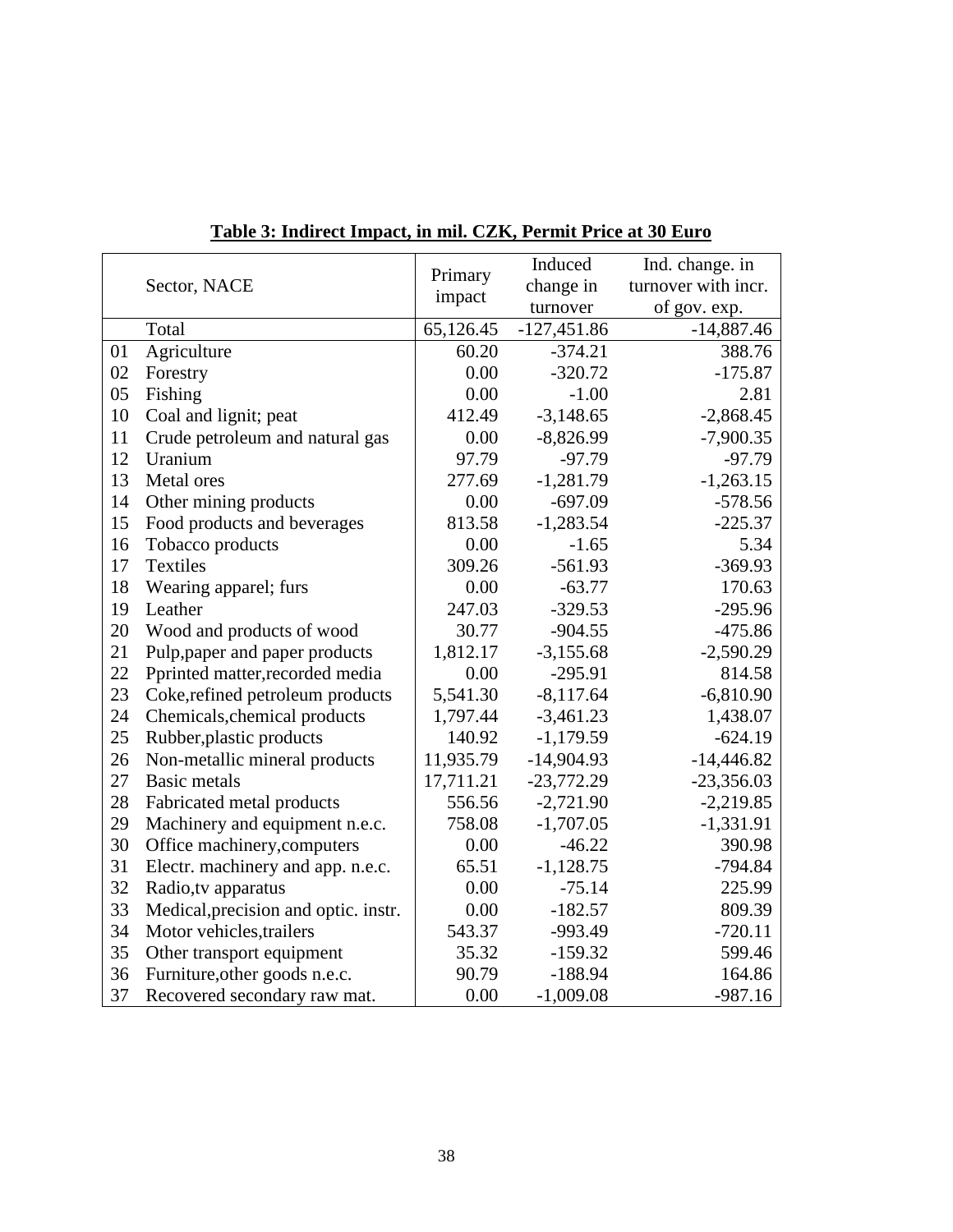|    |                                      | Primary   | Induced      | Ind. change. in     |
|----|--------------------------------------|-----------|--------------|---------------------|
|    | Sector, NACE                         | impact    | change in    | turnover with incr. |
|    |                                      |           | turnover     | of gov. exp.        |
| 40 | Electr.ener.,gas,steam&hot water     | 21,189.67 | $-27,805.70$ | $-25,749.43$        |
| 41 | Distribution services of water       | 0.00      | $-224.01$    | 70.01               |
| 45 | <b>Construction work</b>             | 0.00      | $-1,064.12$  | 2,945.58            |
| 50 | Trade and repair serv.of mot.veh.    | 0.00      | $-595.94$    | 43.02               |
| 51 | Wholesale                            | 0.00      | $-2,766.35$  | 274.40              |
| 52 | Retail trade, repair serv.           | 0.00      | $-608.10$    | $-119.99$           |
| 55 | Hotels, restaurants                  | 0.00      | $-286.27$    | 1,050.38            |
| 60 | Land transport                       | 427.41    | $-3,572.05$  | $-1,727.00$         |
| 61 | Water transport                      | 0.00      | $-53.91$     | 35.59               |
| 62 | Air transport                        | 43.51     | $-158.23$    | 357.59              |
| 63 | Travel agency services               | 0.00      | $-1,633.90$  | 8,230.79            |
| 64 | Post. telecommunication services     | 0.00      | $-683.67$    | 1,509.36            |
| 65 | Financial intermediation services    | 0.00      | $-955.30$    | 1,032.97            |
| 66 | Insurance and pension fund serv.     | 0.00      | $-470.24$    | $-122.05$           |
| 67 | Serv.auxiliary to fin.intermed.      | 0.00      | $-147.40$    | $-3.79$             |
| 70 | Real estate services                 | 0.00      | $-750.87$    | 1,260.34            |
| 71 | Renting services                     | 0.00      | $-193.82$    | $-26.94$            |
| 72 | Computer and related services        | 6.41      | $-352.88$    | 693.67              |
| 73 | Research and development             | 0.00      | $-71.79$     | 720.41              |
| 74 | Other business services              | 0.00      | $-3,057.84$  | 3,974.74            |
| 75 | Public admin., defence serv.         | 0.00      | $-149.04$    | 21,693.90           |
| 80 | Education                            | 0.00      | $-79.17$     | 12,573.49           |
| 85 | Health and social work               | 210.40    | $-233.63$    | 13,945.67           |
| 90 | Sewage, refuse disposal services     | 0.00      | $-385.44$    | 1,354.52            |
| 91 | Membership organisation services     | 0.00      | $-9.40$      | 1,452.22            |
| 92 | Recreation, cult. and sporting serv. | 0.00      | $-127.35$    | 2,557.51            |
| 93 | Other                                | 11.79     | $-22.50$     | 208.10              |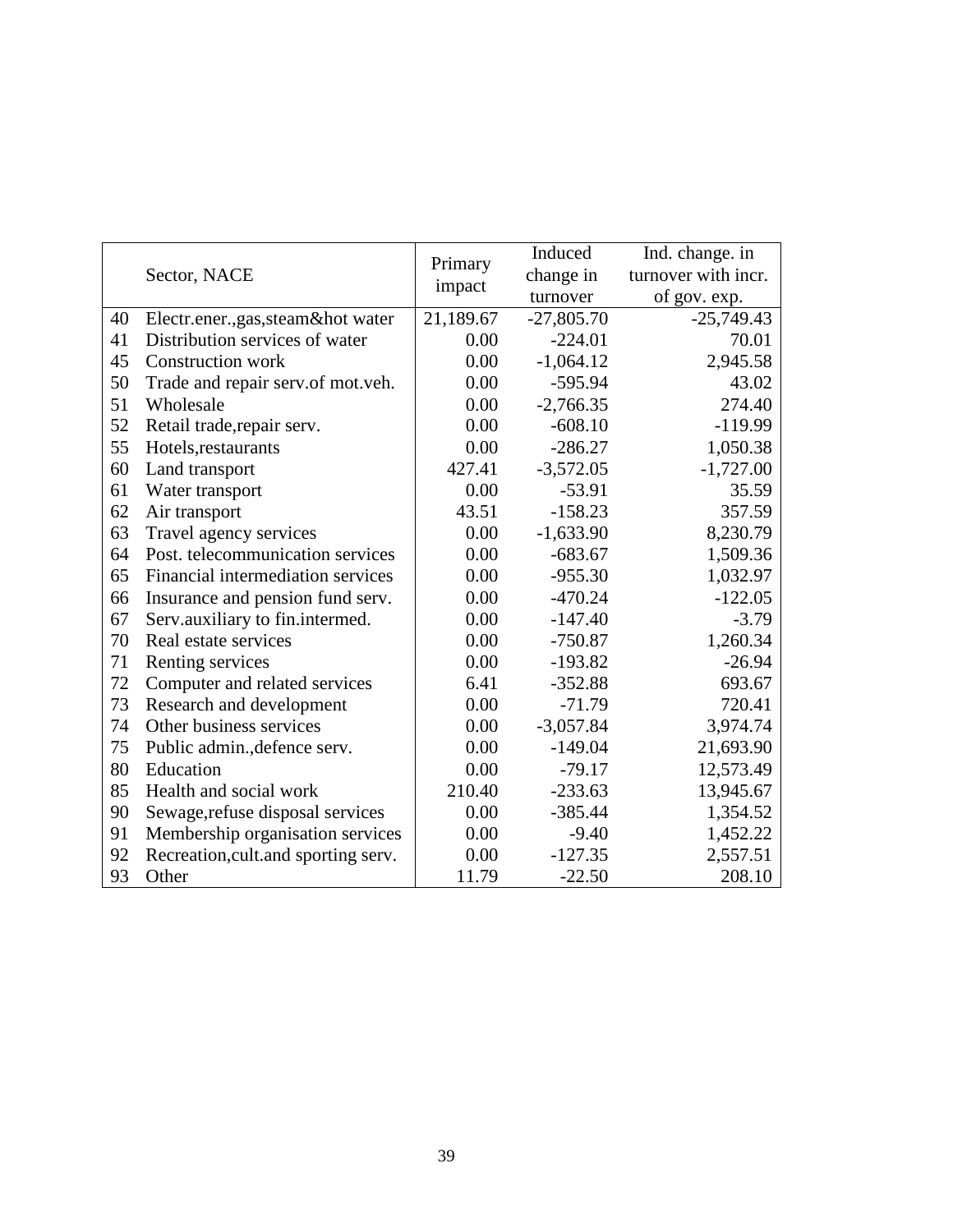|    |                                      | Sectoral   | Induced        | Ind. change in     |
|----|--------------------------------------|------------|----------------|--------------------|
|    | Sector, NACE                         | Labor      | change in      | employment w.      |
|    |                                      | Multiplier | employment     | incr. of gov. exp. |
|    | Total                                | n.a.       | $-53675$       | 46555              |
| 01 | Agriculture                          | 0.933      | $-349$         | 363                |
| 02 | Forestry                             | 0.661      | $-212$         | $-116$             |
| 05 | Fishing                              | 1.721      | $-2$           | 5                  |
| 10 | Coal and lignit; peat                | 0.598      | $-1884$        | $-1716$            |
| 11 | Crude petroleum and natural gas      | 0.195      | $-1720$        | $-1539$            |
| 12 | Uranium                              | 2.065      | $-202$         | $-202$             |
| 13 | Metal ores                           | 8.900      | $-11408$       | $-11243$           |
| 14 | Other mining products                | 0.882      | $-615$         | $-510$             |
| 15 | Food products and beverages          | 0.373      | $-479$         | $-84$              |
| 16 | Tobacco products                     | 0.096      | $\overline{0}$ | 1                  |
| 17 | <b>Textiles</b>                      | 0.901      | $-506$         | $-333$             |
| 18 | Wearing apparel; furs                | 1.056      | $-67$          | 180                |
| 19 | Leather                              | 0.675      | $-222$         | $-200$             |
| 20 | Wood and products of wood            | 0.685      | $-620$         | $-326$             |
| 21 | Pulp, paper and paper products       | 0.411      | $-1297$        | $-1065$            |
| 22 | Pprinted matter, recorded media      | 0.540      | $-160$         | 440                |
| 23 | Coke, refined petroleum products     | 0.035      | $-288$         | $-241$             |
| 24 | Chemicals, chemical products         | 0.257      | $-891$         | 370                |
| 25 | Rubber, plastic products             | 0.340      | $-401$         | $-212$             |
| 26 | Non-metallic mineral products        | 0.414      | $-6165$        | $-5976$            |
| 27 | <b>Basic metals</b>                  | 0.285      | $-6768$        | $-6649$            |
| 28 | Fabricated metal products            | 0.605      | $-1647$        | $-1344$            |
| 29 | Machinery and equipment n.e.c.       | 0.382      | $-653$         | $-509$             |
| 30 | Office machinery, computers          | 0.125      | $-6$           | 49                 |
| 31 | Electr. machinery and app. n.e.c.    | 0.353      | $-399$         | $-281$             |
| 32 | Radio, tv apparatus                  | 0.216      | $-16$          | 49                 |
| 33 | Medical, precision and optic. instr. | 0.406      | $-74$          | 328                |
| 34 | Motor vehicles, trailers             | 0.249      | $-247$         | $-179$             |
| 35 | Other transport equipment            | 0.441      | $-70$          | 264                |
| 36 | Furniture, other goods n.e.c.        | 0.759      | $-143$         | 125                |
| 37 | Recovered secondary raw mat.         | 0.345      | $-348$         | $-341$             |

#### **Table 4: Indirect Employment Impact, Permit Price at 30 Euro**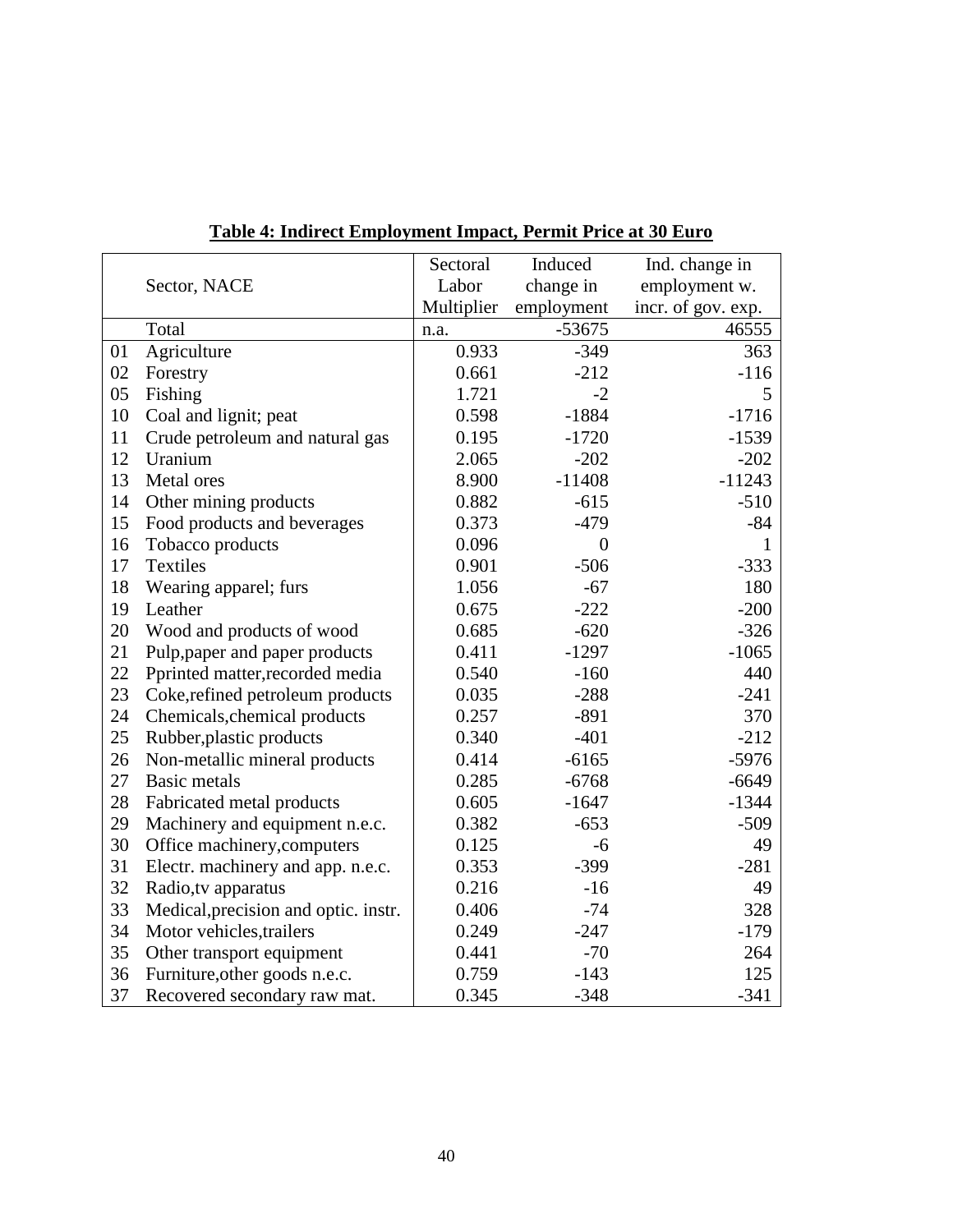|    |                                      | Sectoral   | Induced    | Ind. change in     |
|----|--------------------------------------|------------|------------|--------------------|
|    | Sector, NACE                         | Labor      | change in  | employment w.      |
|    |                                      | Multiplier | employment | incr. of gov. exp. |
| 40 | Electr.ener.,gas,steam&hot water     | 0.184      | $-5110$    | $-4732$            |
| 41 | Distribution services of water       | 0.472      | $-106$     | 33                 |
| 45 | <b>Construction work</b>             | 0.576      | $-613$     | 1697               |
| 50 | Trade and repair serv.of mot.veh.    | 0.812      | $-484$     | 35                 |
| 51 | Wholesale                            | 0.366      | $-1012$    | 100                |
| 52 | Retail trade, repair serv.           | 1.504      | $-915$     | $-180$             |
| 55 | Hotels, restaurants                  | 1.360      | $-389$     | 1428               |
| 60 | Land transport                       | 0.796      | $-2844$    | $-1375$            |
| 61 | Water transport                      | 2.936      | $-158$     | 104                |
| 62 | Air transport                        | 0.306      | $-48$      | 109                |
| 63 | Travel agency services               | 0.145      | $-237$     | 1193               |
| 64 | Post. telecommunication services     | 0.417      | $-285$     | 630                |
| 65 | Financial intermediation services    | 0.351      | $-336$     | 363                |
| 66 | Insurance and pension fund serv.     | 0.508      | $-239$     | $-62$              |
| 67 | Serv.auxiliary to fin.intermed.      | 0.345      | $-51$      | $-1$               |
| 70 | Real estate services                 | 0.092      | $-69$      | 116                |
| 71 | Renting services                     | 0.237      | $-46$      | -6                 |
| 72 | Computer and related services        | 0.483      | $-170$     | 335                |
| 73 | Research and development             | 1.378      | $-99$      | 993                |
| 74 | Other business services              | 0.494      | $-1511$    | 1964               |
| 75 | Public admin., defence serv.         | 1.269      | $-189$     | 27532              |
| 80 | Education                            | 1.646      | $-130$     | 20696              |
| 85 | Health and social work               | 1.639      | $-383$     | 22853              |
| 90 | Sewage, refuse disposal services     | 0.657      | $-253$     | 890                |
| 91 | Membership organisation services     | 0.335      | $-3$       | 486                |
| 92 | Recreation, cult. and sporting serv. | 0.731      | $-93$      | 1869               |
| 93 | Other                                | 1.823      | $-41$      | 379                |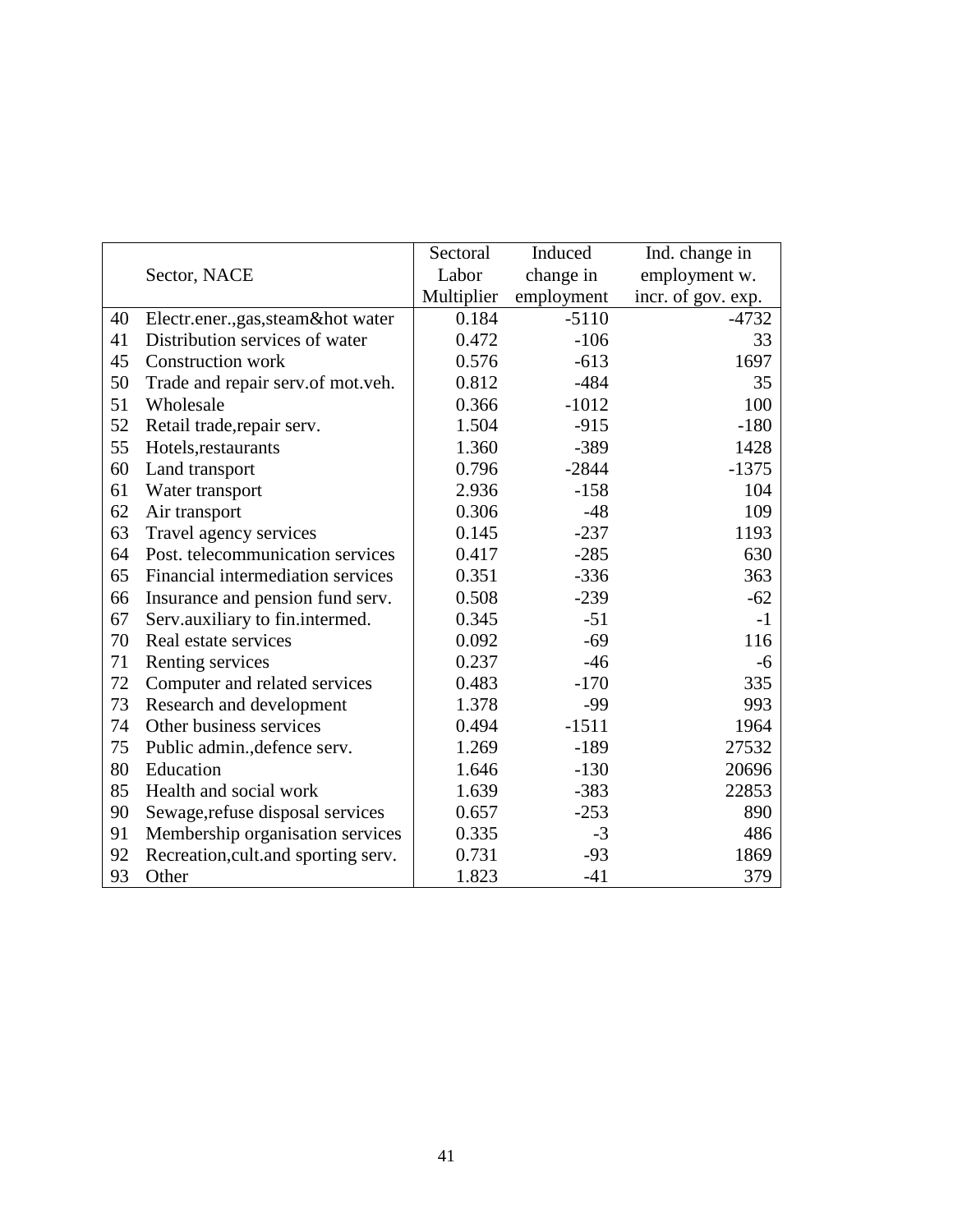## Conclusions

- $\blacksquare$  As the presented analysis of a change from a free allocation of greenhouse gas permits to permit auctions suggests, the primary impact on the monitored and regulated CO2 sources is equivalent to a new tax in the overall amount of 65 bln. CZK in the average scenario (one permit is for 30 Euro in 2008 prices)
	- **we suppose that the original NAP II fully covers the needs of the firms for the permits).**
	- **In the case of permit shortage, as can be the case of the modified NAP II, the median price permit implies net transfer abroad in the amount of 11.25bln. CZK and the redistribution effect is only 65bln CZK while the implicit tax level of all thesectors is 76 bln. CZK per year.**